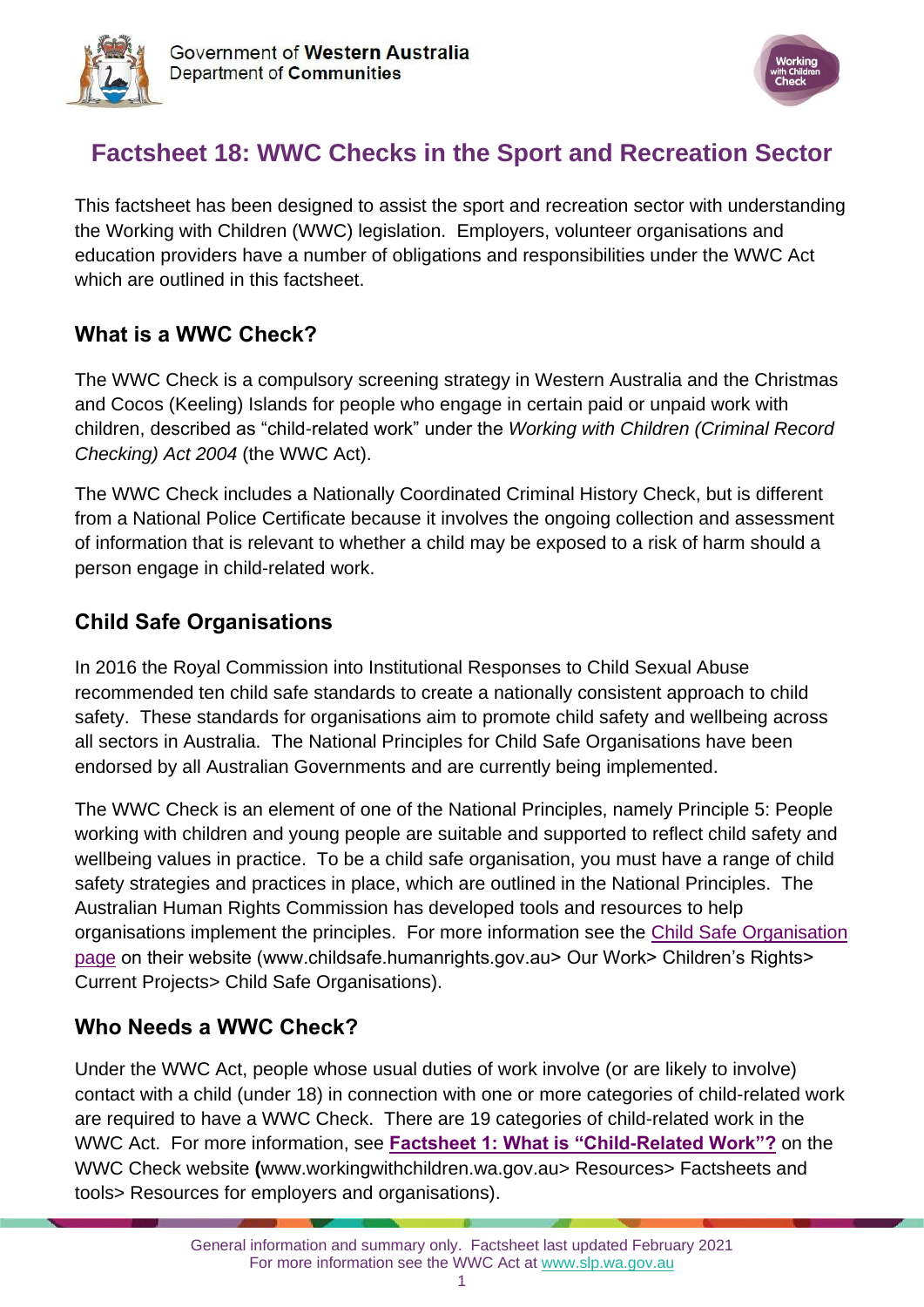The following steps will help you to identify if you, your employees, volunteers or students are in child-related work and require a WWC Check:

| Question 1: Are you or any employees/ volunteers/<br>students within your organisation doing paid,<br>unpaid or volunteer work in connection with any<br>of the categories of child-related work listed in<br>Section 6(1)(a) of the Working with Children<br>(Criminal Record Checking) Act 2004?<br>See Factsheet 1: What is "Child-Related Work"?                                                                                                                                                                                                                                                        | <b>YES</b><br>Go to question 2                                              | <b>NO</b><br>A WWC Check<br>is not required                                        |
|-------------------------------------------------------------------------------------------------------------------------------------------------------------------------------------------------------------------------------------------------------------------------------------------------------------------------------------------------------------------------------------------------------------------------------------------------------------------------------------------------------------------------------------------------------------------------------------------------------------|-----------------------------------------------------------------------------|------------------------------------------------------------------------------------|
| <b>Question 2: Do the usual duties of the work</b><br>involve, or are they likely to involve, contact with a<br>child?<br>(regardless of whether there is supervision from<br>any other adult or a parent/guardian)<br><b>Contact</b> includes any form of:<br>physical contact<br>$\bullet$<br>oral communication, whether face to face,<br>$\bullet$<br>by telephone or otherwise<br>electronic communication<br>but does not include contact in the normal course of<br>duties between an employer and an employee<br>(including employees under 18 years) or between<br>employees of the same employer. | <b>YES</b><br>Go to question 3                                              | <b>NO</b><br>A WWC Check<br>is not required                                        |
| <b>Question 3: Does an exemption apply?</b><br>To see if an exemption applies<br>see <b>Factsheet 2 Child-Related Work and</b><br><b>Exemptions</b>                                                                                                                                                                                                                                                                                                                                                                                                                                                         | <b>YES</b><br>If an exemption<br>applies a WWC<br>Check is not<br>required. | <b>NO</b><br>If $no$<br>exemption<br>applies a<br><b>WWC Check is</b><br>required. |

## **Exemptions**

Certain people don't need to have a WWC Check and must not apply for one. Following are some examples of exemptions. For a full list, read the information in **[Factsheet 2: Child-](https://workingwithchildren.wa.gov.au/docs/default-source/default-document-library/factsheet-2-child-related-work-and-exemptions-2015.pdf)[Related Work and Exemptions](https://workingwithchildren.wa.gov.au/docs/default-source/default-document-library/factsheet-2-child-related-work-and-exemptions-2015.pdf)** on the WWC Check website

**(**[www.workingwithchildren.wa.gov.au>](http://www.workingwithchildren.wa.gov.au/) Resources> Factsheets and tools> Resources for employers and organisations).

- Volunteers and unpaid students on placement who are under 18 years of age.
- Parents volunteering in many activities where their child is also involved. This exemption **does not** apply to parents volunteering at overnight camps attended by their children.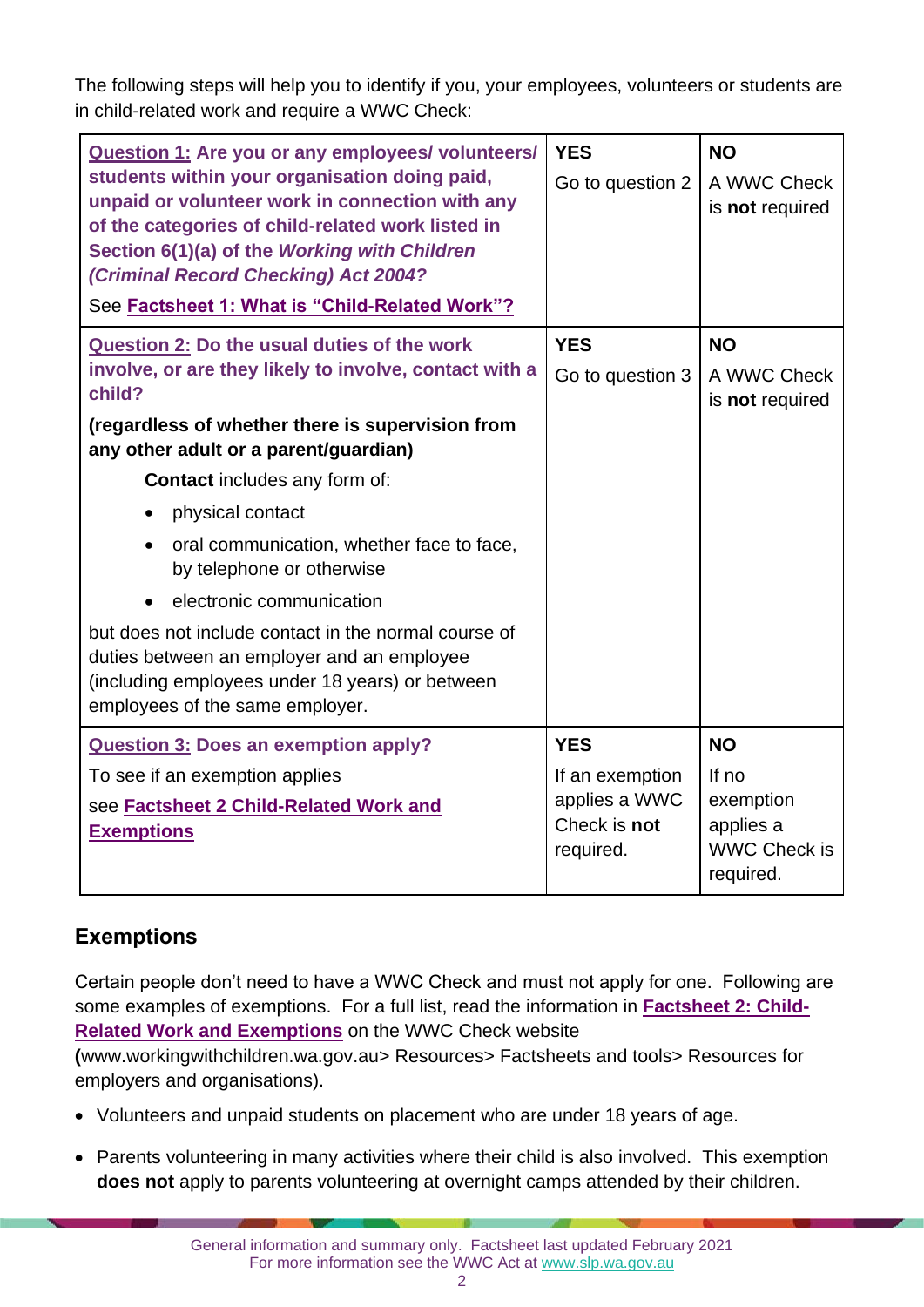• Short term visitors to Western Australia carrying out child-related work during the period of two weeks after their arrival in Western Australia, and for no more than two weeks in any period of 12 months.

**Note**: If a parent volunteer is exempt and you identify specific activities where a criminal record check would improve safety, you can have your own policy that parent volunteers must have either a Volunteer National Police Certificate or National Police Certificate.

### **Examples of People Who Engage in Child-Related Work**

Below is a list of categories identified in the WWC Act and some examples of people working in the sport and recreation sector. This table is a guide only and does not include all circumstances or variations. The examples provided are not an exhaustive list and are subject to exemptions, see **[Factsheet 2: Child-Related Work and Exemptions](https://workingwithchildren.wa.gov.au/docs/default-source/default-document-library/factsheet-2-child-related-work-and-exemptions-2015.pdf)**.

| Some categories of child-related<br>work include (but are not limited to):                                                                                                                                                                                                                                    | <b>Examples of child-related work include (but are</b><br>not limited to):                                                                                                                                                                                                                                                                                                                                                                                                                   |  |
|---------------------------------------------------------------------------------------------------------------------------------------------------------------------------------------------------------------------------------------------------------------------------------------------------------------|----------------------------------------------------------------------------------------------------------------------------------------------------------------------------------------------------------------------------------------------------------------------------------------------------------------------------------------------------------------------------------------------------------------------------------------------------------------------------------------------|--|
| <b>Category 4:</b> A coaching or private<br>tuition service of any kind, but not<br>including an informal arrangement<br>entered into for private or domestic<br>purposes                                                                                                                                     | People coaching children's sporting teams<br>Interstate or international coaches working<br>with children in Western Australia<br>Students coaching a junior sports team as part<br>of their placement (required practical training)<br>People providing children's tuition such as<br>dance and martial arts teachers.                                                                                                                                                                      |  |
| <b>Category 5:</b> An arrangement for the<br>accommodation or care of children,<br>whether in a residential facility or private<br>residence, but not including an informal<br>arrangement made by a parent of the<br>child concerned or accommodation or<br>care provided by a relative of the child         | People billeting children from visiting sport<br>$\bullet$<br>teams<br>People providing care and accommodation for<br>$\bullet$<br>children in exchange programs                                                                                                                                                                                                                                                                                                                             |  |
| Category 12: A club association or<br>movement (including of a cultural,<br>recreational or sporting nature and<br>whether incorporated or not) with a<br>significant membership or involvement<br>of children, but not including an informal<br>arrangement entered into for private or<br>domestic purposes | Canteen staff who have contact with children<br>as part of their usual duties at a sport or<br>recreational club<br>Staff providing activities to children as well as<br>support staff of children's sporting or<br>recreational clubs, including managers and<br>first aid or medical staff who have contact with<br>children as part of their usual duties<br>People in Board positions who have contact<br>with children as part of their usual duties at a<br>sport or recreational club |  |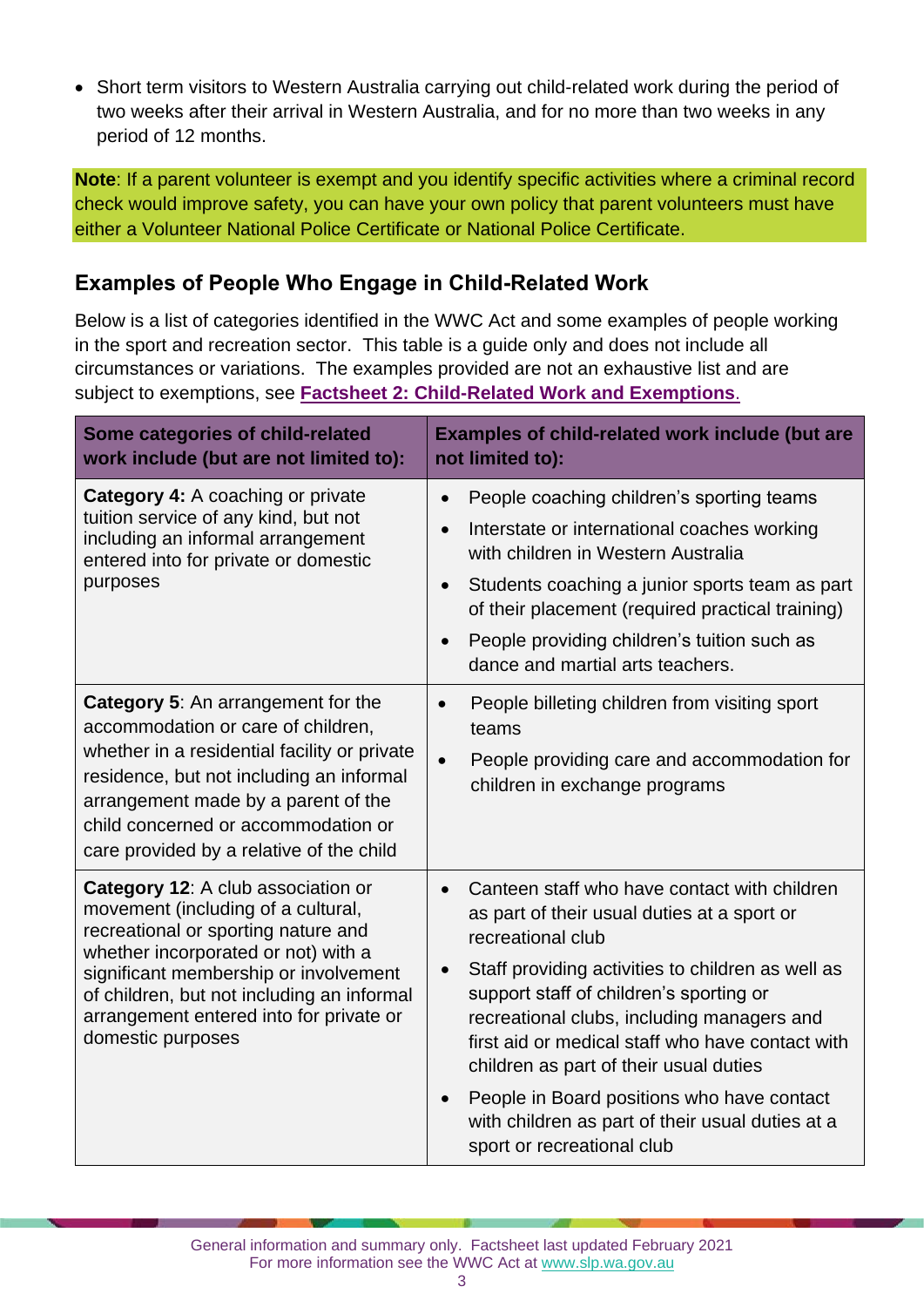| Some categories of child-related        | <b>Examples of child-related work include (but are</b> |
|-----------------------------------------|--------------------------------------------------------|
| work include (but are not limited to):  | not limited to):                                       |
| Category 15: An overnight camp,         | People officiating at junior activities or events      |
| regardless of the type of               | at a sport or recreational club camp                   |
| accommodation or how many children      | People supervising children on overnight               |
| are involved                            | camps                                                  |
| <b>Category 16: A transport service</b> | People specifically transporting children for a        |
| specifically for children               | sporting club                                          |

### **Managing WWC Checks**

#### **Selecting an Authorised Representative**

In your organisation you should select an authorised representative. An authorised representative is the person who has been given permission to sign WWC Check application forms and confirm online renewals on your organisation's behalf. This person is also the contact for your organisation if further information about an application or renewal is required.

This authorised representative will also receive a copy of an applicant's WWC Card, Interim Negative Notice or Negative Notice and any related correspondence; unless your organisation nominates a representative at a central location to receive this information. All WWC Check correspondence will be sent to the representative identified on the application form or online renewal form (unless updated information is received by the WWC Screening Unit including when there is a new representative).

When considering who should receive copies of WWC Check outcomes on behalf of your organisation, you must consider that person's position of authority and responsibility, as well as any known conflicts of interest. This is important as they will be responsible for removing a person issued with an Interim Negative Notice or Negative Notice from child-related work.

#### **Selecting Central Notification**

There is an option on the application and online renewal form to identify a representative at a central location to receive all outcomes (copies of WWC Cards, Interim Negative Notices and Negative Notices) and any related correspondence, instead of the authorised representative.

This is a good strategy to use if the authorised representative's role is only to sign, verify and provide information about applications and online renewals and another central representative is responsible for receiving all outcomes and correspondence and acting on them if required.

Selecting central notification is often an option, large organisations with sites throughout the state select. This allows for application forms and online renewal forms to be signed and verified by an authorised representative at each site, but all outcomes and correspondence are sent to the representative identified at the central location (such as HR).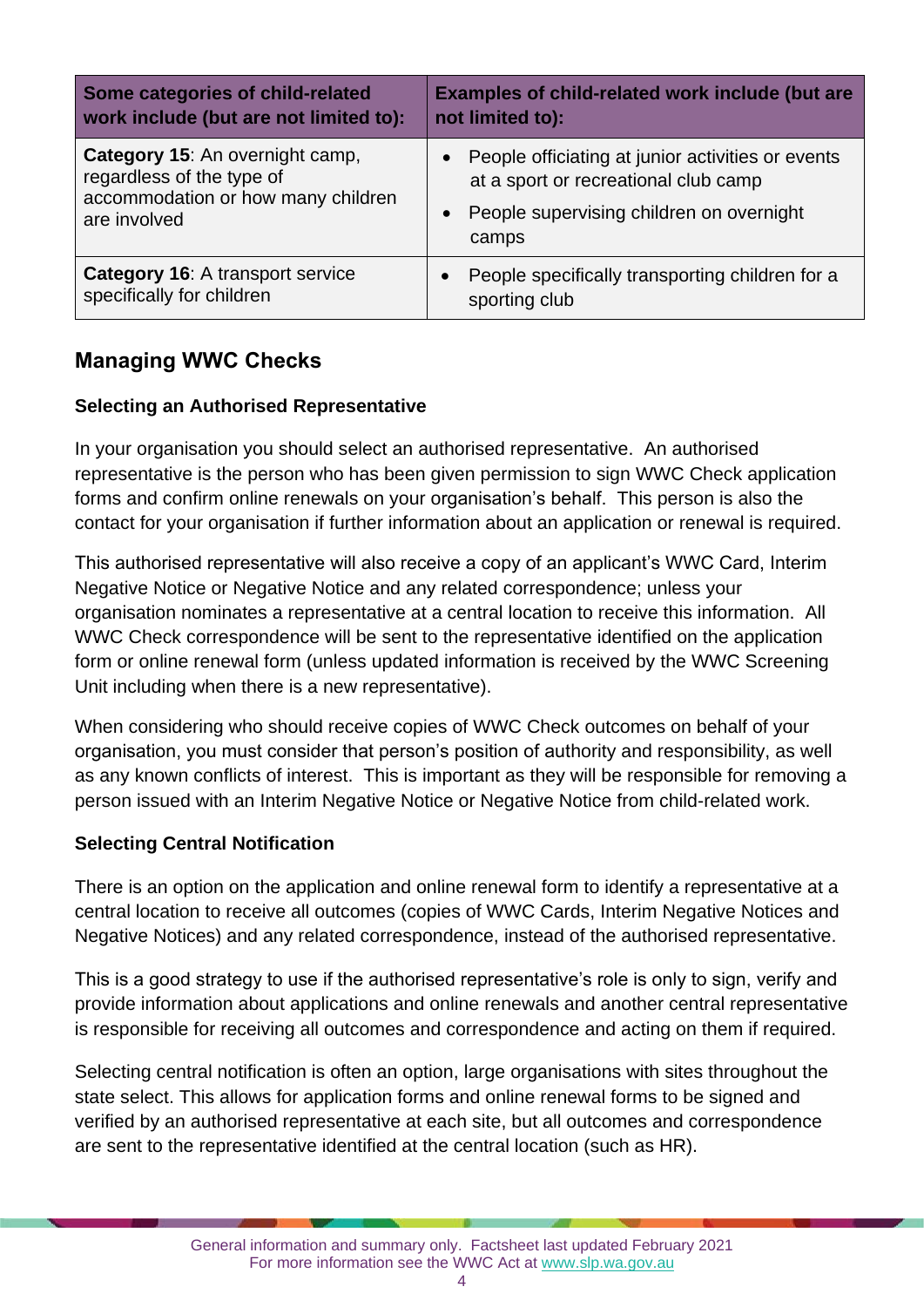When considering using central notification you should take into account the workload impact for the representative in the central location if they were to receive copies of all WWC Cards, Interim Negative Notices and Negative Notices. To ensure the success of this process, you will need to have good systems and communication to share the outcomes of WWC Checks from the central representative to the local authorised representatives.

#### **Applying for a WWC Check**

The WWC Check application form is available at authorised Australia Post outlets throughout the state. A list of these can be found at [www.auspost.com.au.](https://auspost.com.au/locate/?services=86) Forms can also be requested from the WWC Screening Unit.

For instructions on how to complete an application form read **[Completing a Working with](https://workingwithchildren.wa.gov.au/docs/default-source/default-document-library/completing-the-working-with-children-check-application-form-instructions-for-employers.pdf)  Children Check [Application Form: Instructions for the Authorised Representative of](https://workingwithchildren.wa.gov.au/docs/default-source/default-document-library/completing-the-working-with-children-check-application-form-instructions-for-employers.pdf)  [Employers, Volunteer Organisations and Education Providers](https://workingwithchildren.wa.gov.au/docs/default-source/default-document-library/completing-the-working-with-children-check-application-form-instructions-for-employers.pdf)** on the WWC Check website **(**[www.workingwithchildren.wa.gov.au>](http://www.workingwithchildren.wa.gov.au/) Resources> Factsheets and tools> Resources for employers and organisations).

In some cases, applicants and authorised representatives may be contacted by the WWC Screening Unit to obtain further information, such as missing personal information or clarification of the child-related work. If you fail to provide the information required within the specified time the application may be deemed to have been withdrawn and the applicant cannot engage in child-related work.

Applicants who do not have sufficient identification *or* who live in remote communities and are unable to access an authorised Australia Post outlet, should contact the WWC Screening Unit to find out how they can apply.

#### **Renewing a WWC Card**

WWC Cards are valid for three years (unless cancelled sooner). If a card holder is continuing their child-related work they must renew their WWC Check before it expires. There are two ways to renew:

- complete and submit an online renewal form on the WWC Check website, if they are eligible; or
- complete a WWC Check application form and lodge it at authorised Australia Post outlet.

Your organisation's authorised representative will be required to complete the relevant sections of the application form or will receive an email from the WWC Screening Unit to confirm the online renewal form. Card holders should re-apply at least one month before their current WWC Card expires and no earlier than three months.

## **Outcome of the WWC Check**

If an application for a WWC Check is successful, a person is issued with an Assessment Notice, in the form of a WWC Card. A valid WWC Card permits a person to engage in childrelated work and remains valid for three years unless cancelled sooner. It is also transferable across paid, unpaid and volunteer work and across all categories of child-related work.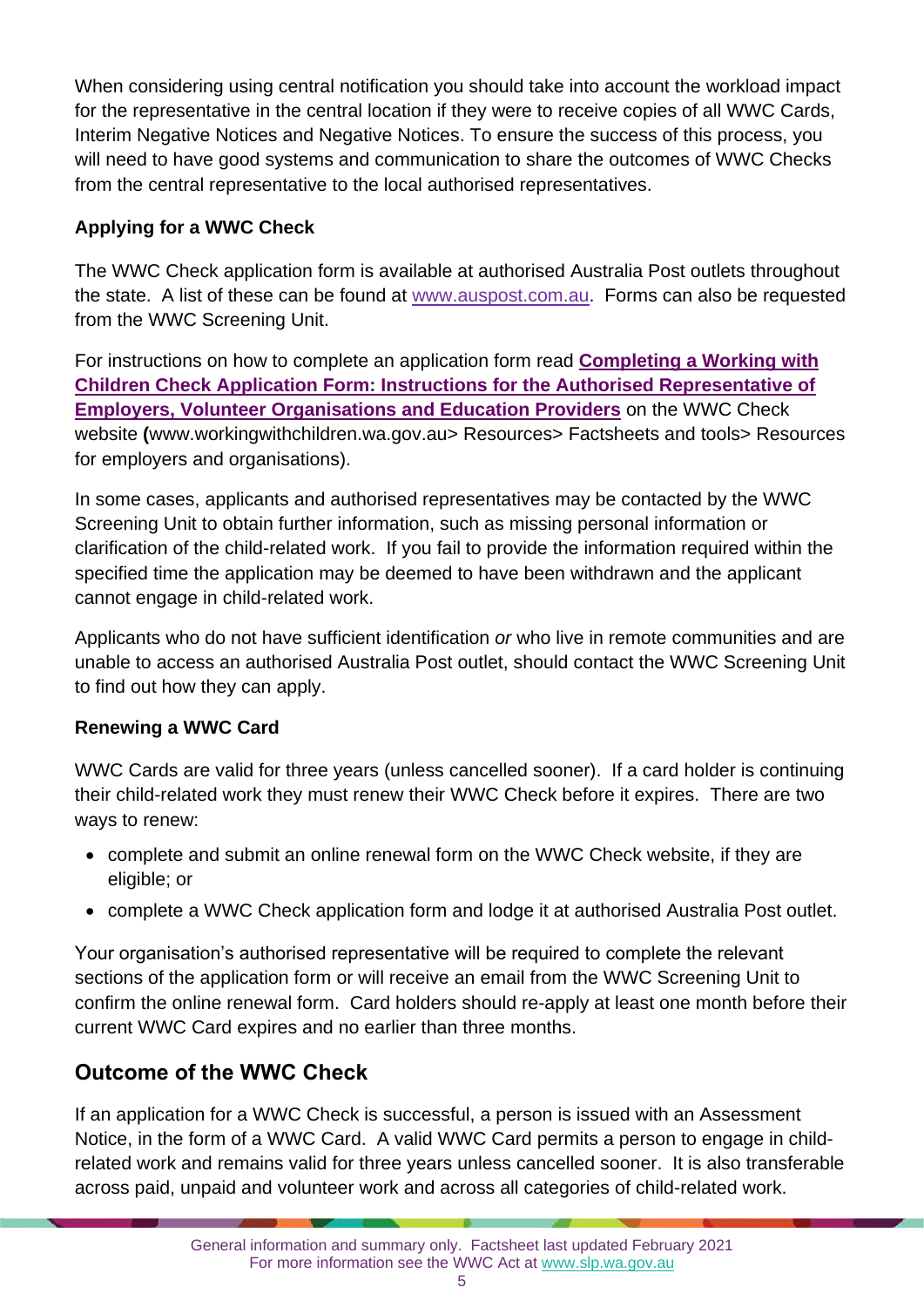Once a person holds a WWC Card their eligibility to continue to hold it may be re-assessed if they have a new relevant charge or conviction which indicates they may harm a child while engaging in child-related work.

A Negative Notice is issued where the WWC Screening Unit has identified a risk of harm to a child should the person engage in child-related work. This can occur when a person first applies for a WWC Check or if they are re-assessed while holding a WWC Card. A Negative Notice prohibits the person from engaging in any child-related work and remains current unless cancelled under the WWC Act.

An Interim Negative Notice may be issued in some cases when the WWC Screening Unit receives information relevant to the immediate safety of children (e.g. a charge or conviction for a relevant offence). This prohibits a person from engaging in child-related work during the assessment or re-assessment until a final decision is made.

Your authorised representative or the alternative central position identified on the WWC application or online renewal form will be advised of the outcome of the WWC Check and subsequent changes to the person's status unless the WWC Screening Unit has received updated information, including a new representative. No information about a person's criminal record is provided.

### **Obligations and Responsibilities**

As an employer, volunteer organisation or education provider you have obligations under the WWC Act. Not complying with your obligations can result in a possible **fine of up to \$60,000 and five years imprisonment.** For more information about the offences and their associated penalties read **[Factsheet 6: Offences and Penalties for Employers and Volunteer](https://workingwithchildren.wa.gov.au/docs/default-source/default-document-library/factsheet-6-offences-and-penalties-for-employers-and-volunteer-organisations-2015.pdf)  [Organisations](https://workingwithchildren.wa.gov.au/docs/default-source/default-document-library/factsheet-6-offences-and-penalties-for-employers-and-volunteer-organisations-2015.pdf)** or **[Factsheet 8: Offences and Penalties for Education Providers](https://workingwithchildren.wa.gov.au/docs/default-source/default-document-library/factsheet-6-offences-and-penalties-for-employers-and-volunteer-organisations-2015.pdf)** on the WWC Check website **(**[www.workingwithchildren.wa.gov.au> Resources> Factsheets and](https://workingwithchildren.wa.gov.au/docs/default-source/default-document-library/factsheet-6-offences-and-penalties-for-employers-and-volunteer-organisations-2015.pdf)  [tools> Resources for employers and organisations\).](https://workingwithchildren.wa.gov.au/docs/default-source/default-document-library/factsheet-6-offences-and-penalties-for-employers-and-volunteer-organisations-2015.pdf) 

Below is a list of your obligations:

- Ensure all volunteers, students, paid employees engaging in child-related work have applied for a WWC Check within the required time.
- Do not give false or misleading information to the WWC Screening Unit.
- You must comply with the WWC Act despite another Act or law or any industrial award, order or agreement and you will not incur any liability if you do so.
- Do not engage a person in child-related work on more than five days in a calendar year unless they hold a current WWC Card or have applied for one *unless* you are a licensed child care service (in which case your employees, volunteers or students must hold a valid WWC Card or have applied for one **before** they start work). For more information about this five day threshold see page 7.
- Never engage a person in child-related work if you are aware that they hold a current Negative Notice, Interim Negative Notice or have withdrawn their application for a WWC Check.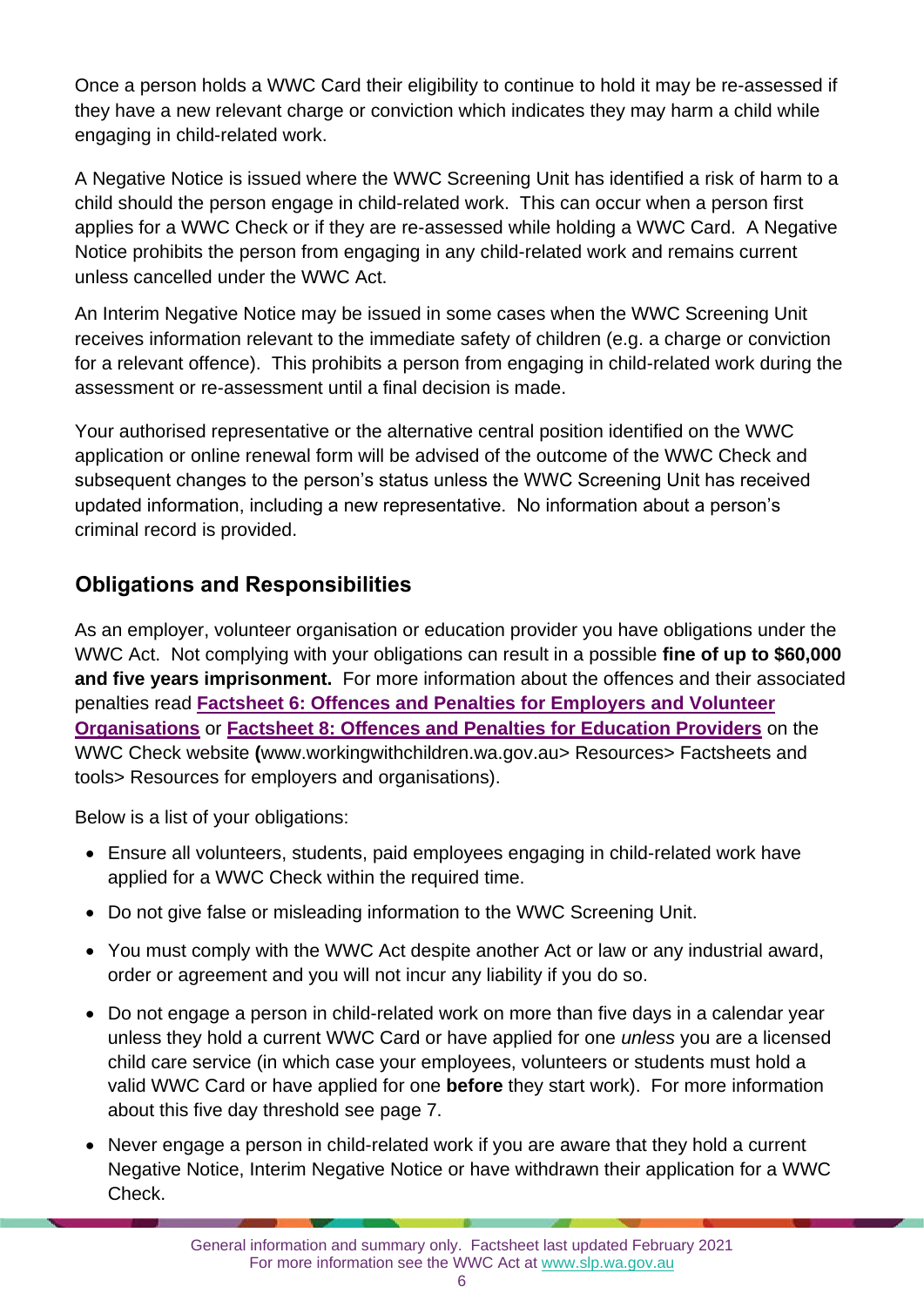- Never engage a person in child-related work if you are aware of a conviction or pending charge for a Class 1 or Class 2 offence and the person does not have a current WWC Card or has not applied for one.
- Notify the WWC Screening Unit in writing if you reasonably suspect an employee, volunteer or student has been charged with or convicted of an offence which makes it inappropriate for them to continue to carry out child-related work.

Below is a list of responsibilities and actions recommended by the WWC Screening Unit to help you comply with your obligations:

- Identify which of the listed categories of child-related work you and your employees, volunteers or students engage in. See **[Factsheet 1: What is "Child-Related Work"?](https://workingwithchildren.wa.gov.au/docs/default-source/default-document-library/factsheet-1-what-is-child-related-work-2015.pdf)**
- Keep adequate records that demonstrate compliance with the WWC Act. You may be asked to provide records to demonstrate your compliance by the WWC Screening Unit.
- Check, record and validate (using the online service on the WWC Check website) the WWC Cards of all new employees, volunteers, students and self-employed contractors and periodically check and record that all current employees' and volunteers' WWC Cards are valid, current and have not been cancelled.
- Have a strategy to ensure employees, volunteers and students engaging in child-related work renew their WWC Cards every three years, before their WWC Cards expire.
- Complete the ['Register Card Holders'](https://workingwithchildren.wa.gov.au/employers-organisations/online-services/registeremployees) online form on the WWC Check website (www.workingwithchildren.wa.gov.au> Employers & Organisations> Register card holders) to advise us when you have new employees, volunteers and students who already have a WWC Card from a previous employer. Keeping this information up to date will help us contact you if the card holder working for you is issued with an Interim Negative Notice or Negative Notice (or of other matters if necessary).
- You should have policies and practices to ensure that any employee, volunteer or student issued with an Interim Negative Notice or Negative Notice does not engage in childrelated work.

## **The Five Day Threshold and Defence**

It is an offence for employers, volunteer organisations and education providers to engage a person in child-related work without a WWC Card or having applied for one. Equally it is an offence for employees, volunteers and students to engage in child-related work without doing so. However, the Act provides a five day grace period in most cases to provide reasonable *flexibility* and allow for *unforeseen circumstances*. This 'threshold' is different for volunteers/ students/employees/self-employed and employers / volunteer organisations / education providers and importantly does not apply in all cases.

The five day threshold for employers / volunteer organisations / education providers does not apply to licensed child-care services (who must never engage a person in child-related work without that person first applying for a WWC Check, if they do not already have one).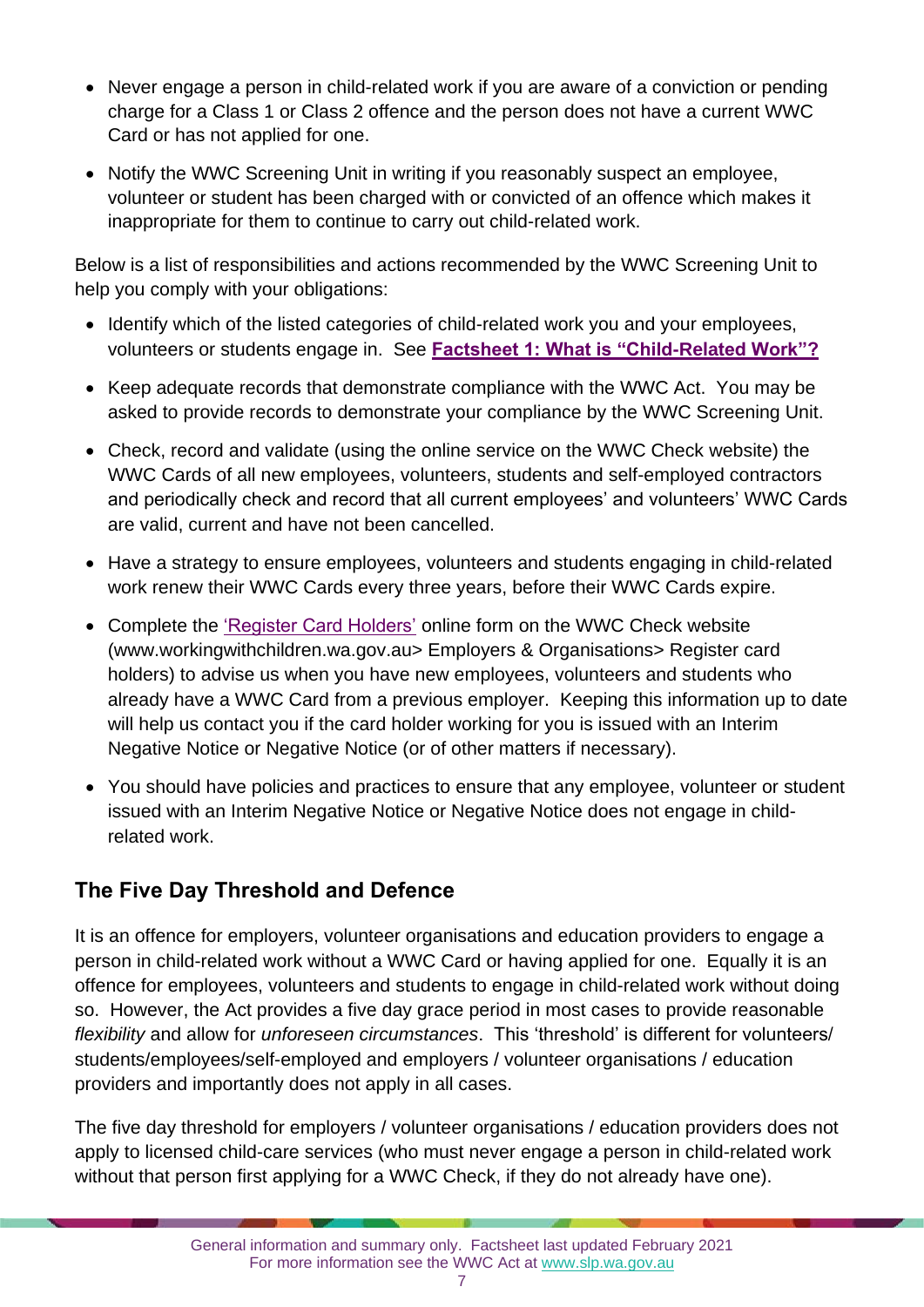All other employers / volunteer organisations / education providers do not commit an offence if they engage most people for no more than five days in a calendar year *before* that person has applied for a WWC Card. However, this five day threshold **does not** apply if the employer / volunteer organisation / education provider knows that the person has been convicted of, or has a pending charge for a Class 1 or 2 offence, in which case the organisation will commit an offence if they do not ensure that the employee/volunteer/student applies for a WWC Check before they actually start their child-related work role.

The five day threshold also does not apply where the employer, volunteer organisation or education provider is aware that a person has a current Negative Notice, an Interim Negative Notice, or has withdrawn their application for a WWC Check.

For volunteers, students, employees and self-employed people the five day threshold is a 'defence'. It allows most people to be engaged in child-related work on no more than five days during the calendar year without a WWC Check. It also gives employees, volunteers, students and self-employed people flexibility as they are not committing a breach of the Act if they suddenly find that they are required to engage in child-related work, for example if their role changes to include child-related work or if they are required to fill in for a sick colleague or volunteer.

The five day defence is not available to all employees, volunteers, students and selfemployed people. It does not apply to a person working with a licensed child care service, or a person who has been convicted of a Class 1 offence when an adult. It also does not apply to a person who has had their WWC Card cancelled or has withdrawn their WWC Check applications in certain circumstances. For a full list of exclusions see **[Factsheet 9:](https://workingwithchildren.wa.gov.au/docs/default-source/default-document-library/factsheet-9-information-for-employees-and-volunteer-2015.pdf)  [Information for Employees and Volunteers](https://workingwithchildren.wa.gov.au/docs/default-source/default-document-library/factsheet-9-information-for-employees-and-volunteer-2015.pdf)** on the WWC Check website **(**[www.workingwithchildren.wa.gov.au>](http://www.workingwithchildren.wa.gov.au/) Resources> Factsheets and tools> Resources for employees, volunteers, students and self-employed people).

A person employed in child-related employment, who has not applied for a WWC Check because they do not work on more than five days in a calendar year, still has obligations under the Act to:

- report any relevant change in their criminal record to the WWC Screening Unit and their employer, volunteer organisation or education provider (for paid employees, volunteers and students) or if self-employed to the WWC Screening Unit
- cease child-related work immediately if convicted of a Class 1 offence committed when an adult.

**The five day threshold is not an exemption from the WWC Act.** Individuals in childrelated work may still apply, and employers, volunteer organisations and education providers can require that they apply for a WWC Check.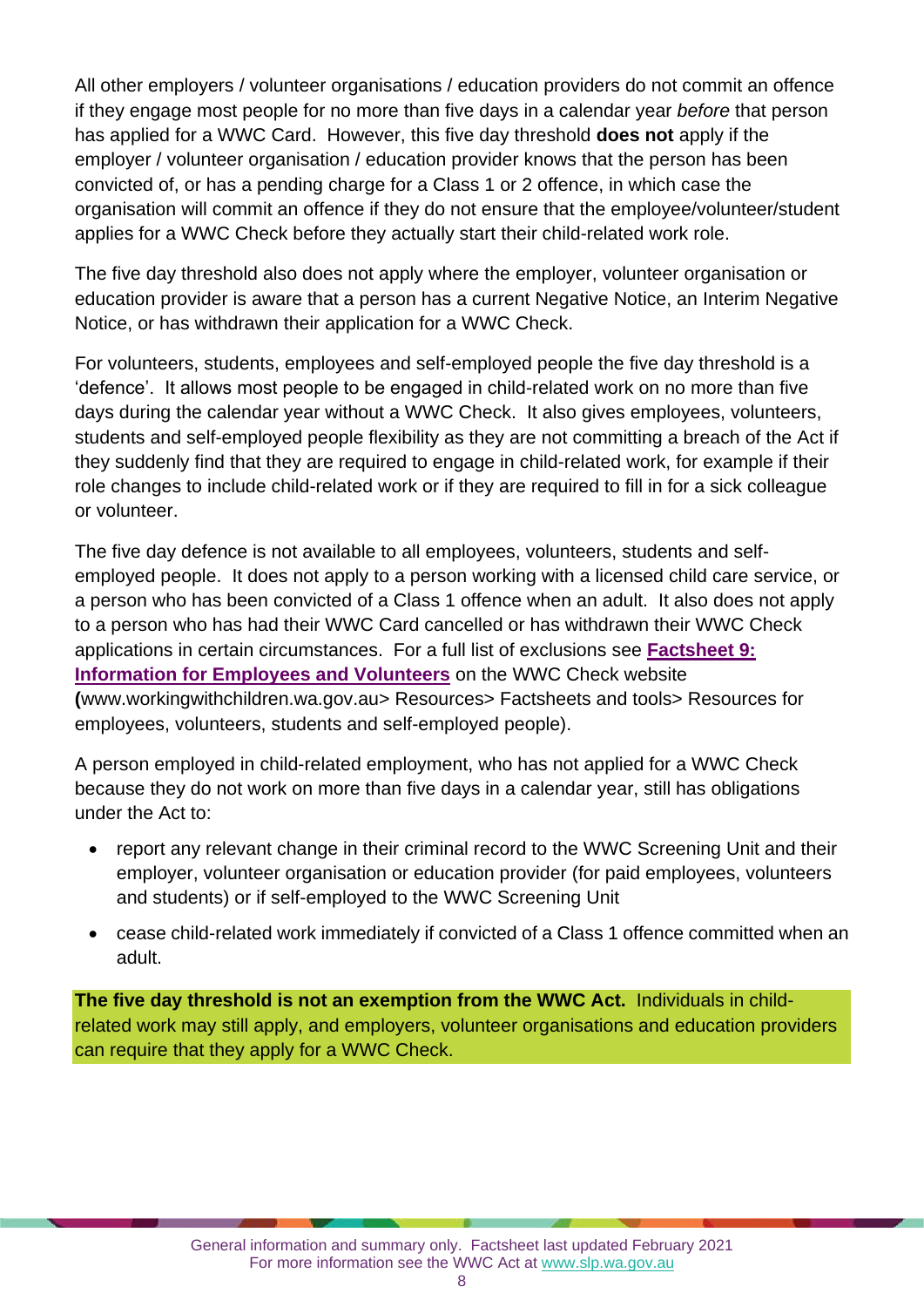# **Frequently Asked Questions**

#### 1. **Does a person working with a child still need to get a WWC Check if the child's parent supervises the activity?**

Yes, a person engaging in child-related work requires a WWC Check, even if the child's parent is present or supervises the activity. Parental supervision is a great safeguarding strategy but the law requires all people engaging in child-related work to obtain a WWC Check.

#### **2. Why are parent volunteers in sport and recreation exempt from obtaining a WWC Check in most cases?**

Western Australia, like other states, considers that voluntary work done by parents to support their children should not be regulated by legislation. To safeguard children in these situations there are other child safety measures which are more workable and effective.

For the purposes of the WWC Act, the exemption provided to parent volunteers means that a parent's participation in, and support of, their child's educational, social and physical development may not be considered to be 'child-related work'.

For this reason many parents who volunteer in connection with their children are exempt from having to apply for a WWC Check. For example:

- a parent volunteer who coaches their child's sporting team
- a parent who volunteers in a canteen of a sporting club where their child is a member.

The parent volunteer exemption is applied differently depending on the category of childrelated work; and does *not apply* to parents who volunteer on overnight camps attended by their children (category 15). For more information about the parent volunteer exemption and the different exemptions also see **[Factsheet 4: the Parent Volunteer](https://workingwithchildren.wa.gov.au/docs/default-source/default-document-library/factsheet-4-the-parent-volunteer-exemption-2015.pdf)  [Exemption](https://workingwithchildren.wa.gov.au/docs/default-source/default-document-library/factsheet-4-the-parent-volunteer-exemption-2015.pdf)** on the WWC Check website **(**[www.workingwithchildren.wa.gov.au>](http://www.workingwithchildren.wa.gov.au/) Resources> Factsheets and tools> Resources for employers and organisations).

#### **3. Does the parent volunteer exemption apply to grandparents, older siblings and other relatives?**

No, the exemption is for parent volunteers only. A 'parent' includes a step parent, de facto partner, prospective adoptive parent and a person who has legal responsibility for the long term or day to day care and welfare and development of the child. If a grandparent, sibling or any other relative is volunteering in child-related work they must apply for a WWC Check.

#### **4. Does your club have a "significant membership or involvement of children"?**

Clubs, associations or movements will have a *"significant membership or involvement of children"* where it is clear that the organisation has *substantial* numbers of children as members or who are otherwise *involved* with the organisation, or where the *activities are directed specifically at or to attract children to the organisation.*